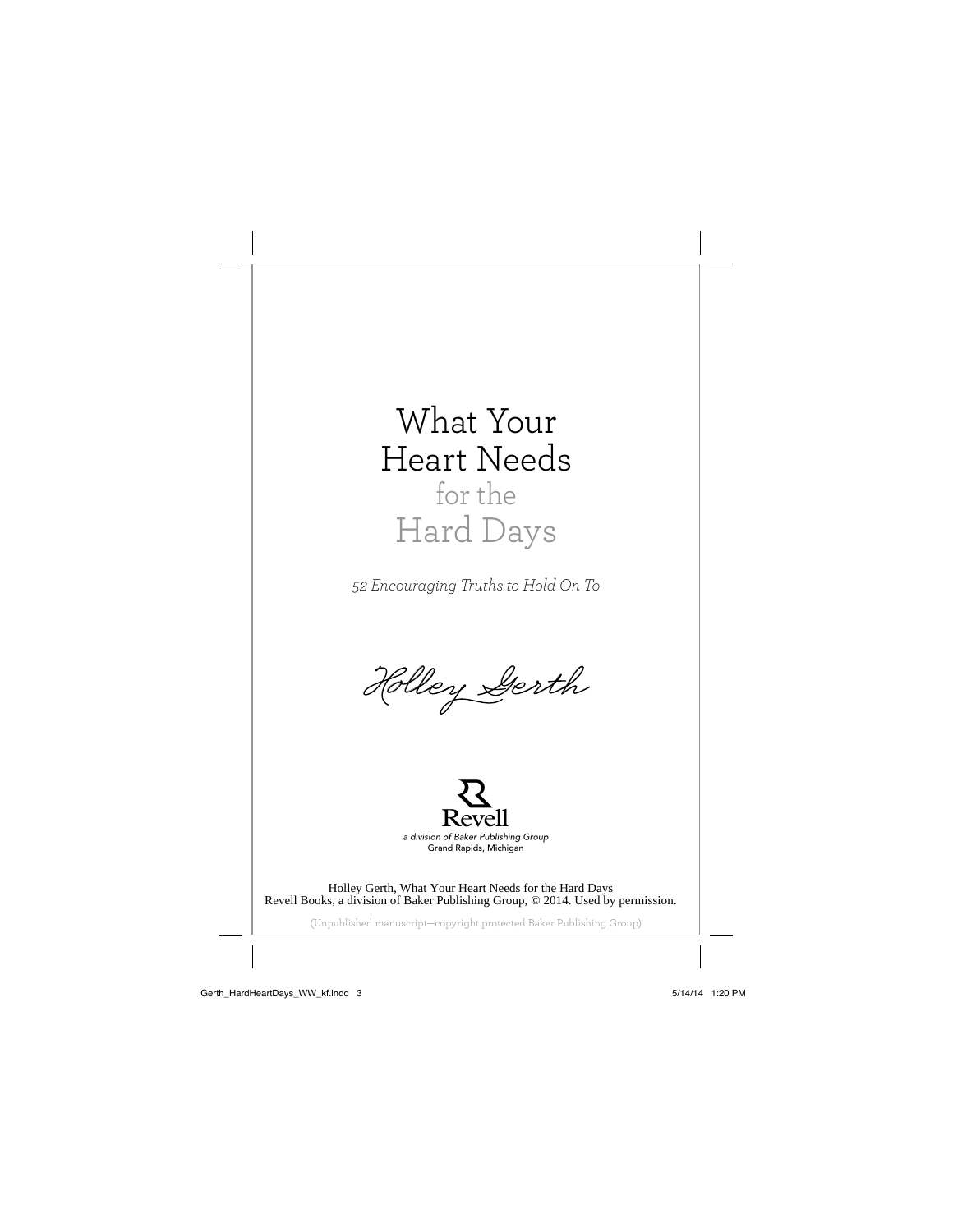© 2014 by Holley Gerth

Published by Revell a division of Baker Publishing Group P.O. Box 6287, Grand Rapids, MI 49516-6287 www.revellbooks.com

Printed in the United States of America

All rights reserved. No part of this publication may be reproduced, stored in a retrieval system, or transmitted in any form or by any means—for example, electronic, photocopy, recording—without the prior written permission of the publisher. The only exception is brief quotations in printed reviews.

Library of Congress Cataloging-in-Publication Data is on file at the Library of Congress, Washington, DC.

ISBN 978-0-8007-2288-3

Scripture quotations are from the Holy Bible, New International Version®. NIV®. Copyright © 1973, 1978, 1984, 2011 by Biblica, Inc.™ Used by permission of Zondervan. All rights reserved worldwide. www.zondervan.com

14 15 16 17 18 19 20 7 6 5 4 3 2 1

In keeping with biblical principles of creation stewardship, Baker Publishing Group advocates the responsible use of our natural resources. As a member of the Green Press Initiative, our company uses recycled paper when possible. The text paper of this book is composed in part of post-consumer waste.



Holley Gerth, What Your Heart Needs for the Hard Days Revell Books, a division of Baker Publishing Group, © 2014. Used by permission.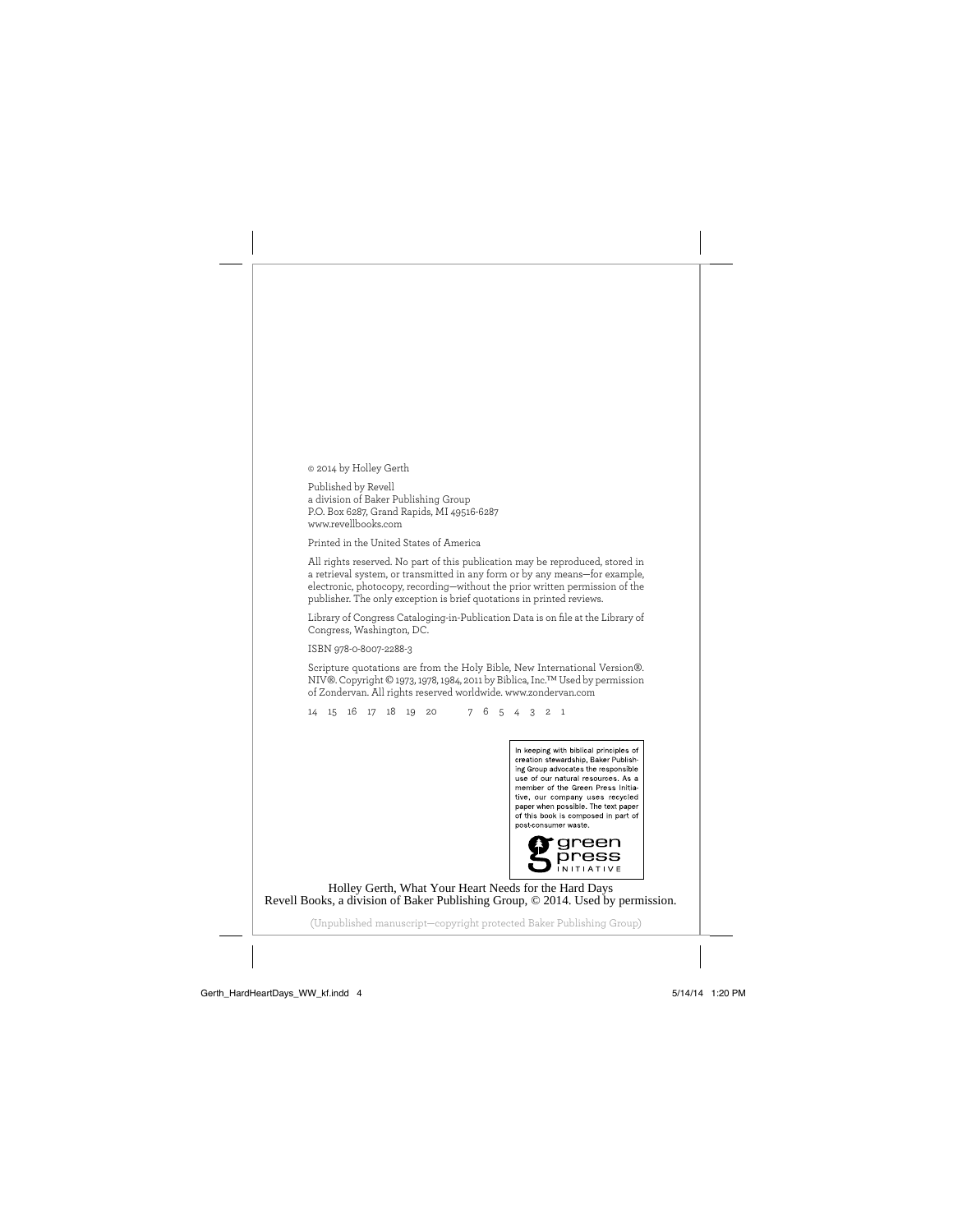To My Encouragers

Holley Gerth, What Your Heart Needs for the Hard Days Revell Books, a division of Baker Publishing Group, © 2014. Used by permission.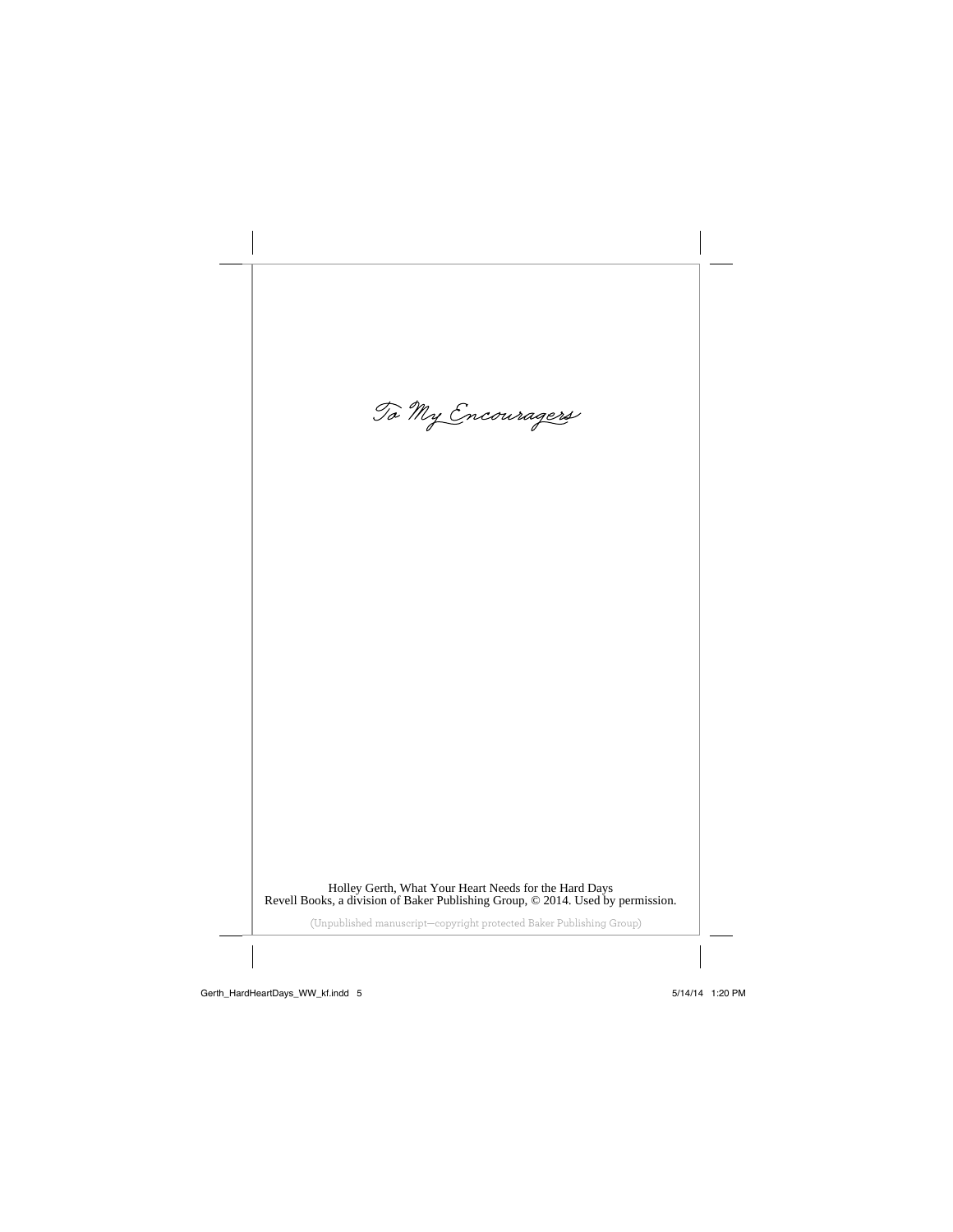Holley Gerth, What Your Heart Needs for the Hard Days Revell Books, a division of Baker Publishing Group, © 2014. Used by permission.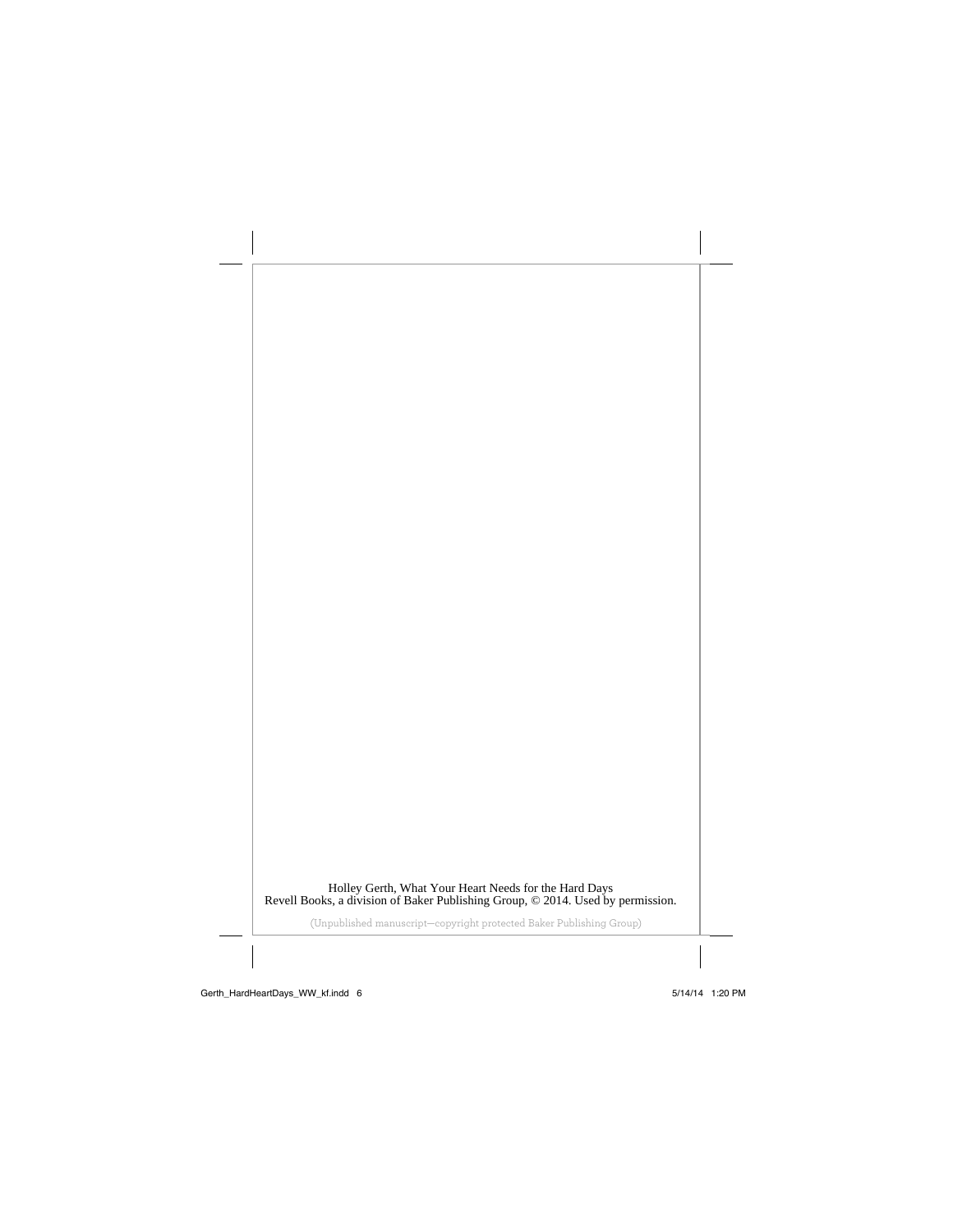

# Contents

Introduction 11

- 1. God Wants to Lift You Up When Life Lets You Down 13
- 2. God Makes Sure Even the Darkest Night Leads to Dawn 17
- 3. God Is Thinking about You Today 21
- 4. God Will Give You Courage, Not Condemnation 25
- 5. God Wants to Know, "How Are You, Really?" 29
- 6. God Says You're a Delight, Not a Disappointment 34
- 7. God Will Help You Stand Tall through It All 38
- 8. God Will Give You Everything You Need 43
- 9. God Will Never Reject You 48

7 Revell Books, a division of Baker Publishing Group, © 2014. Used by permission.Holley Gerth, What Your Heart Needs for the Hard Days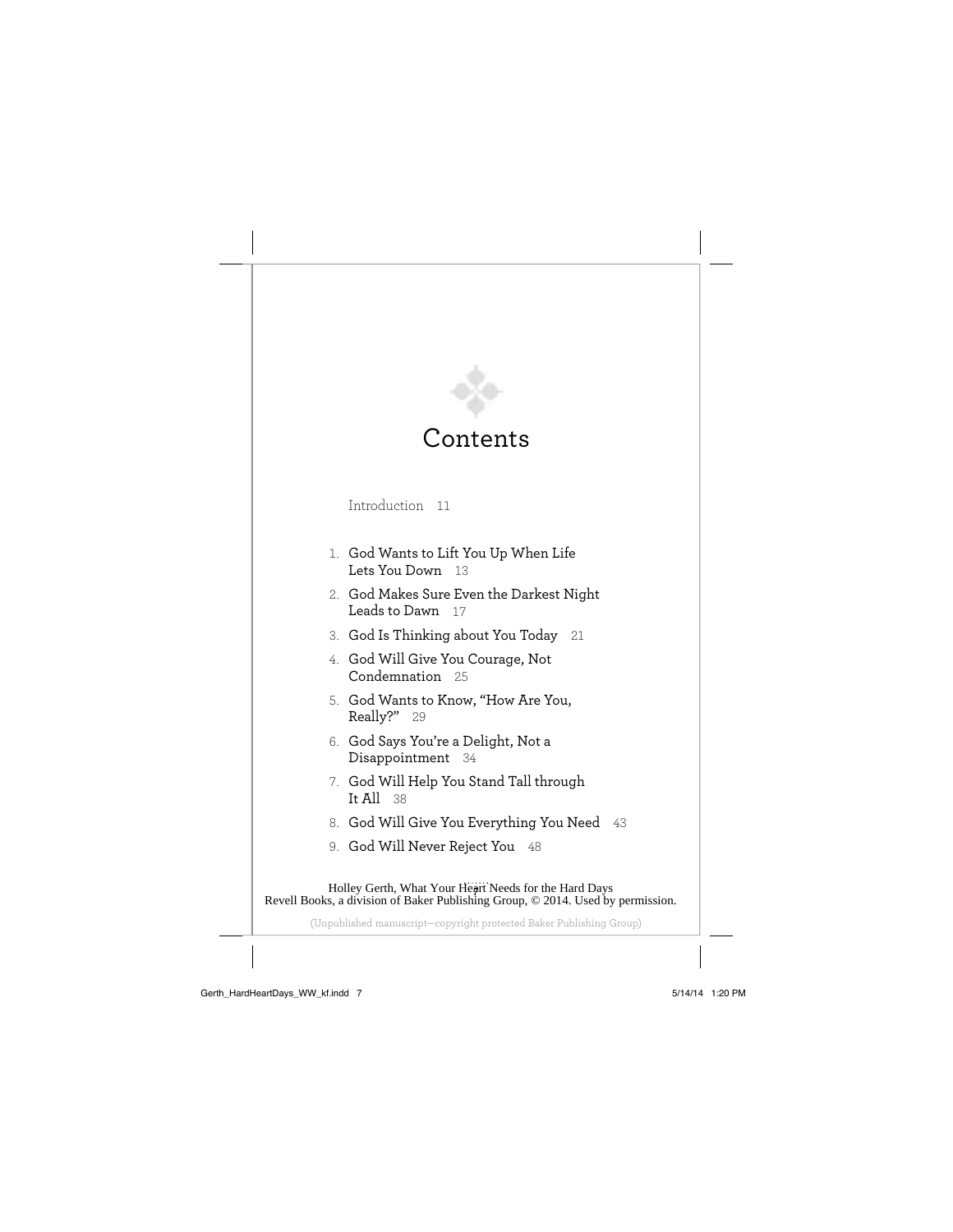- . God Wants to Update Your Wardrobe 53
- . God Is Saying Good Things about You 58
- . God Enjoys Your Joy 62
- . God Won't Let You Fall 67
- . God Is Working on Your Behalf 71
- . God Doesn't Want You to Try So Hard 76
- . God Is within You So You'll Never Be without Him 80
- . God Is Speaking to You Today 84
- . God Can Keep You Unharmed 89
- . God Notices When You Cry 93
- . God Is Someone You Can Rely On 97
- 21. God Is Your Protector 102
- . God Calls Forth Songs of Joy in Your Life 107
- . God Will Bear Your Burdens 111
- . God Will Deliver You 116
- . God Is Your Piece of the Pie 120
- . God Is Preparing You 124
- . God Doesn't Need Conditions in Your Life to Be Right 129
- . God Has a Great Place for You Today 134
- . God Has Compassion on You 138

8 Holley Gerth, what Your Heart Needs for the Hard DayS<sub>pitents</sub><br>Revell Books, a division of Baker Publishing Group, © 2014. Used by permission. Holley Gerth, What Your Heart Needs for the Hard Days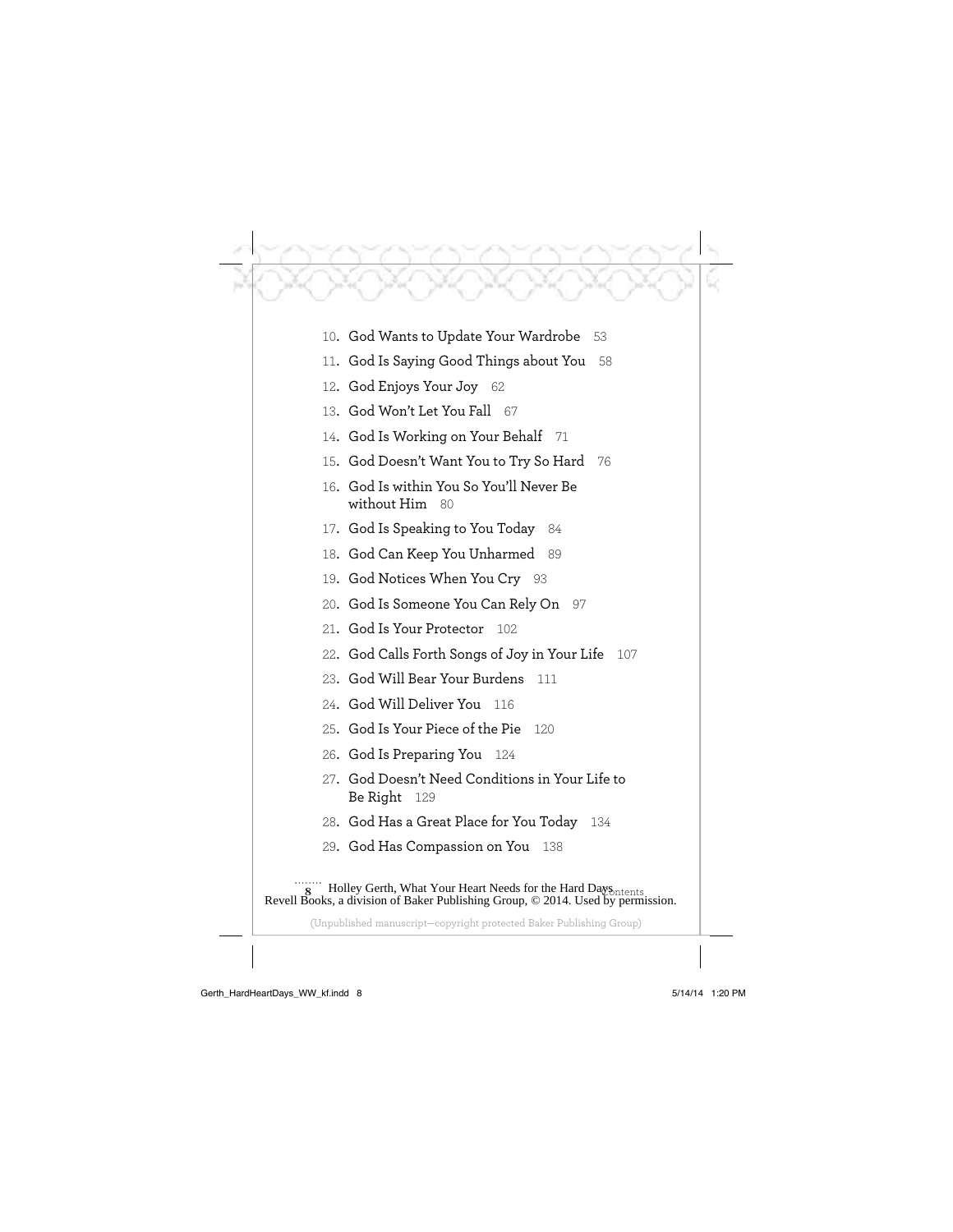- . God Knows Your Calendar 142
- . God Will Help You Trample Trouble 146
- . God Will Ease Your Anxiety 150
- . God Is Bigger Than Your Problems 154
- . God Calls You His Own 159
- . God Has Benefits Planned for You 163
- . God Will Answer Your Desires with Good Things 167
- . God Wants to Help When You Don't Know What to Do 172
- . God Will Be with You through the Whole Process 177
- . God Doesn't Expect You to Be "Fine" 181
- . God Can Free You from Life's Pressure 185
- . God's Ways Are Best for You 190
- . God Isn't Done with Your Story Yet 194
- . God Is Not Tired of You 199
- . God Gives You Permission to Laugh 203
- . God Can Fill In the Gaps for You 207
- . God Isn't Holding Anything against You 211
- . God Will Use You to Help Others 215
- . God Has Words for Your Heart to Hold On To 220

Contently Gertin, what Your Heart Needs for the Hard Days<br>Revell Books, a division of Baker Publishing Group, © 2014. Used by permission. ConHolley Gerth, What Your Heart Needs for the Hard Days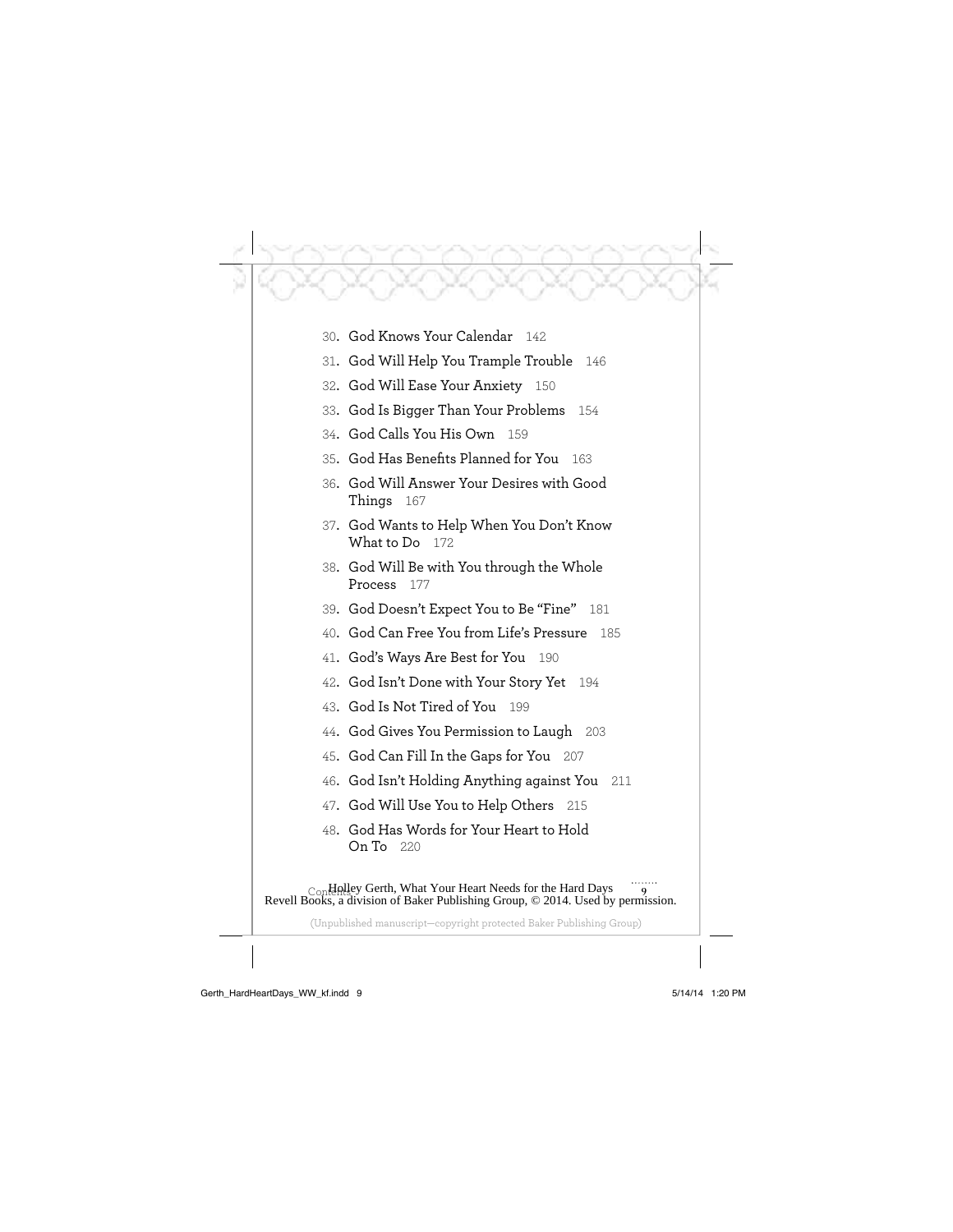- 49. God Hears What Your Heart Has to Say 224
- 50. God Will Train You to Do Battle 229
- 51. God Doesn't Want You to Stay Broken 234
- 52. God Deserves Your Praise Forever 238

 Acknowledgments 243 Notes 245 About Holley 247

<sub>10</sub> Holley Gerth, what Your Heart Needs for the Hard DayS<sub>pitents</sub><br>Revell Books, a division of Baker Publishing Group, © 2014. Used by permission. Holley Gerth, What Your Heart Needs for the Hard Days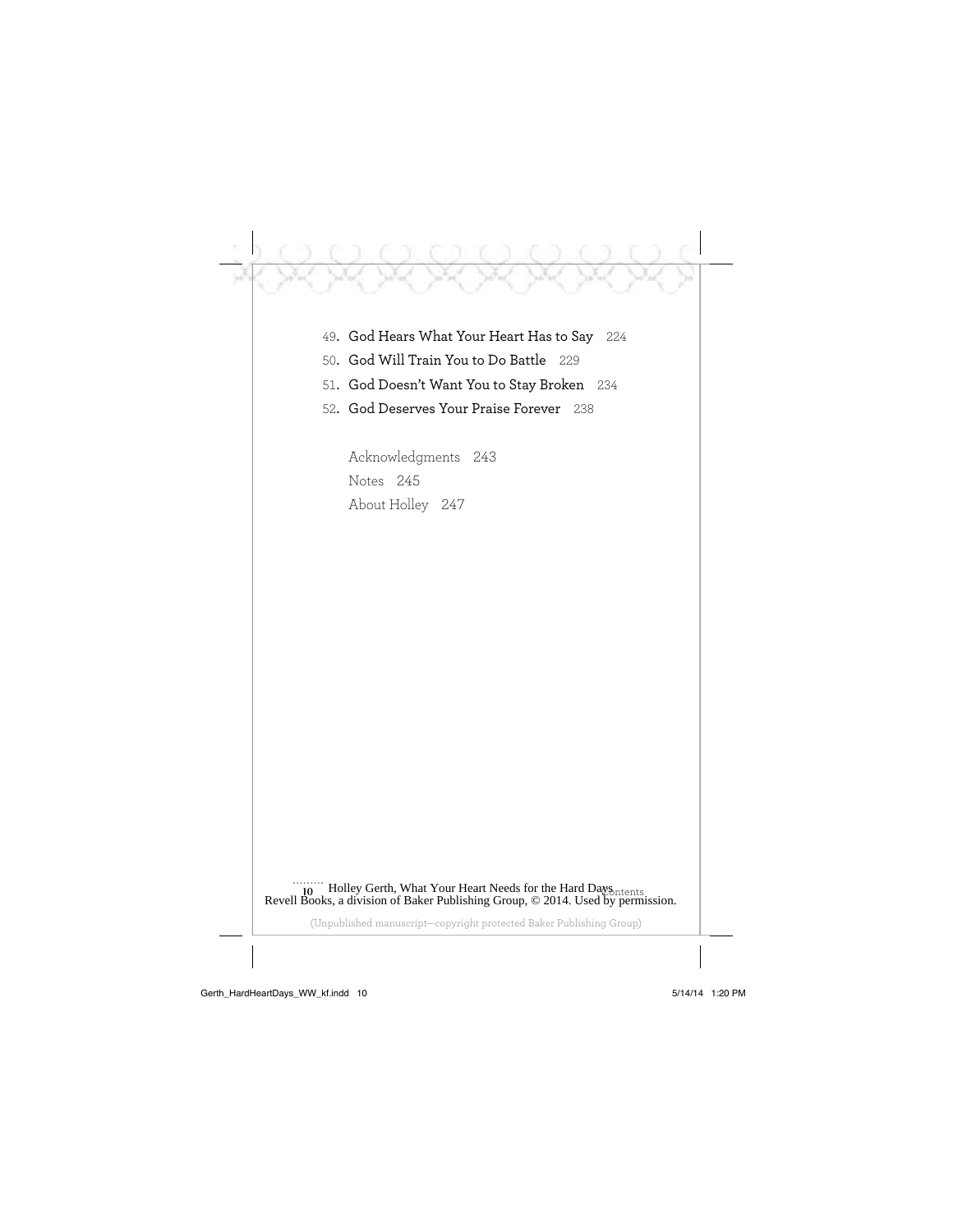## Introduction

We all have hard days. The kind that make us want to pull the covers back over our heads, move to Hawaii, or eat a dozen cupcakes. Deep inside we know those aren't the best options for our lives or our thighs. So what's a girl to do?

Thankfully, Jesus said we don't "live on bread alone"—that includes cupcakes—"but on every word that comes from the mouth of God" (Matt. 4:4). That means while we may crave all kinds of things, what we really need is truth. We need to know who God is and what he's promised us. We need to remember who we are and have confidence that we're going to be okay. We need to find a way to quiet the hunger pains in our hearts.

The book of Psalms is like a table covered with God's goodness. It's a place I'm often drawn to when I'm feeling down. And it's where we're going to sit

11 Revell Books, a division of Baker Publishing Group, © 2014. Used by permission.Holley Gerth, What Your Heart Needs for the Hard Days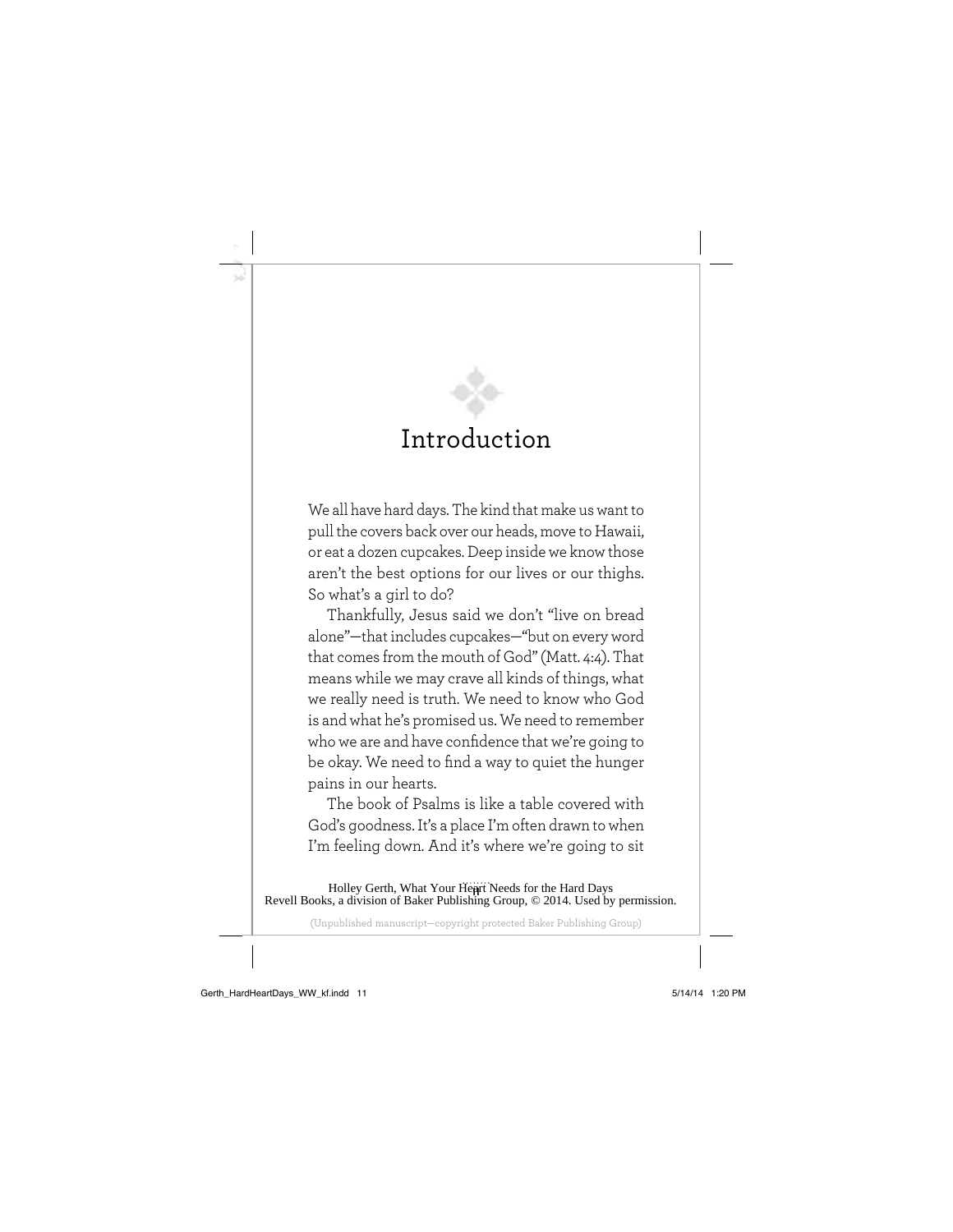together in these pages. So pull up a chair if you're feeling tired, if you're discouraged, or if you just feel a little empty inside.

Because this book has fifty-two entries, you can read it as a daily or weekly devotional. My prayer is that by the end of our time together, you'll walk away with a heart that's full. You'll have more strength, peace, and joy. You'll feel refreshed and nourished in a way that will sustain you through whatever the future may hold.

You're not alone, my friend. We're in this together. Let's "taste and see that the LORD is good" (Ps. 34:8).

> X OX O Holley

<sub>12</sub> Holley Gerth, what Your Heart Needs for the Hard<sub>I</sub>Max<sub>duction</sub><br>Revell Books, a division of Baker Publishing Group, © 2014. Used by permission. Holley Gerth, What Your Heart Needs for the Hard Days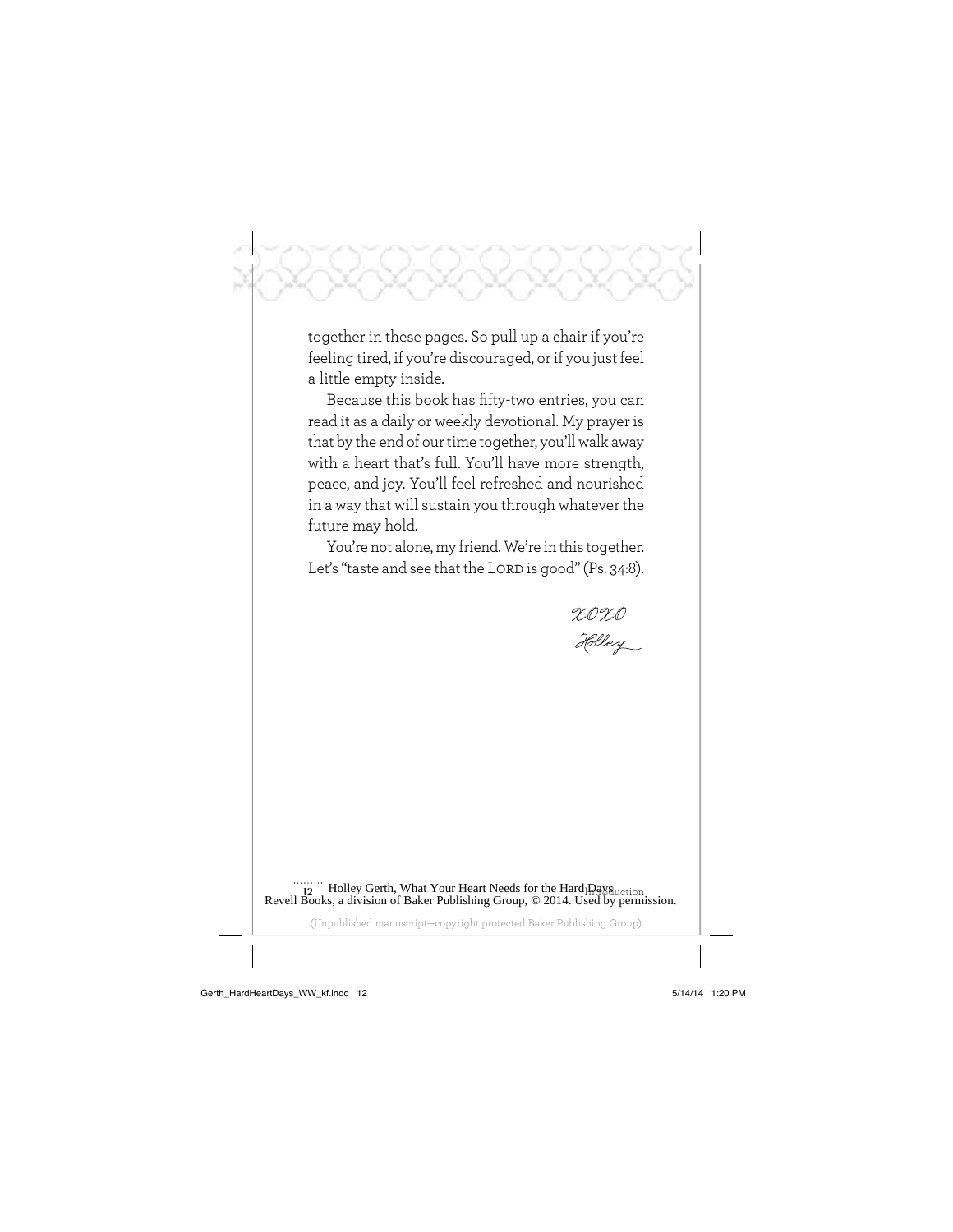#### God Wants to Lift You Up When Life Lets You Down

*But you, LORD, are a shield around me, my glory, the One who lifts my head high.*

*Psalm 3:3*

1

She stands at the edge of the room and stares at the floor. All around her conversations flow and laughter pours out, yet she feels alone. Another time she might have had the strength to reach out. She might have been able to overcome her insecurity. She might have made the best of this situation. But not today.

13 Revell Books, a division of Baker Publishing Group, © 2014. Used by permission.Holley Gerth, What Your Heart Needs for the Hard Days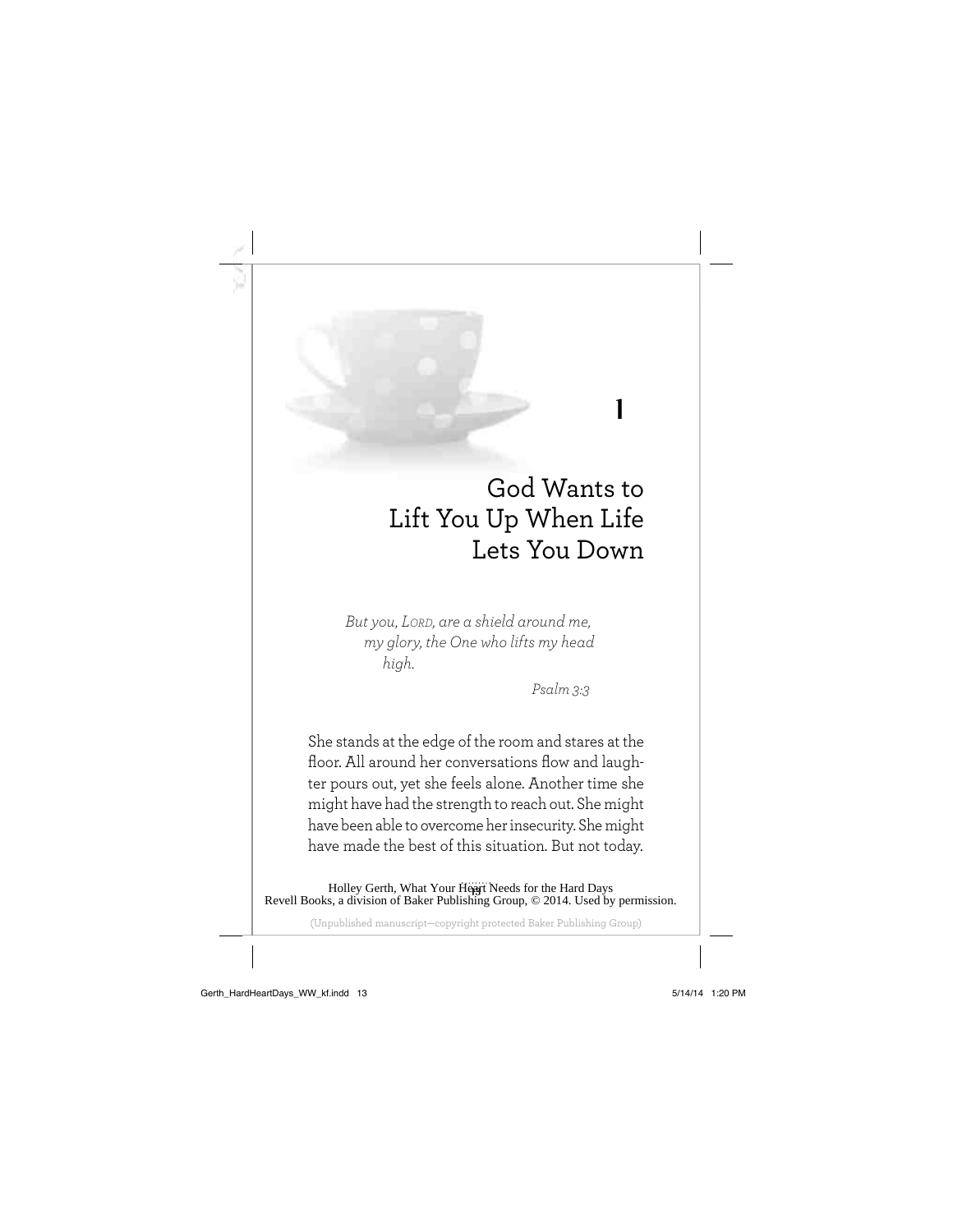Then a voice calls her name. At first she doesn't even respond. But soon she feels a gentle hand on her chin, tilting her face toward the sound of words being spoken to her. She does what she hasn't all day: she looks up. And standing right before her is someone who loves her. Someone who sought her out. Someone who wants to hear about her hard day and her heart. And suddenly she feels a bit different.

We often go through life like the woman standing at the edge of the room. Our hearts are downcast. We don't even have the energy to try anymore. We feel alone. And then Jesus does something that's beyond our comprehension. He comes to us in infinite love and tenderness. *He lifts our heads.*

When we look down, it's usually because we're feeling shame, sadness, or insecurity. Jesus wants to change all of that by reaching out to touch our lives and hearts. When someone lifts up your head, it's an invitation for eye contact. It's a way of clearly showing, "I see you. I'm here with you. I want to connect with you."

Jesus did this over and over again with people during his time on earth. He didn't just casually connect with those around him. He looked into their eyes. He saw their hearts. He met their needs from a place of

<sub>14</sub> Holley Gerth, what Your Heart In Fields for the Hard Days<br>Revell Books, a division of Baker Publishing Group, © 2014. Used by permission. Holley Gerth, What Your Heart Needs for the Hard Days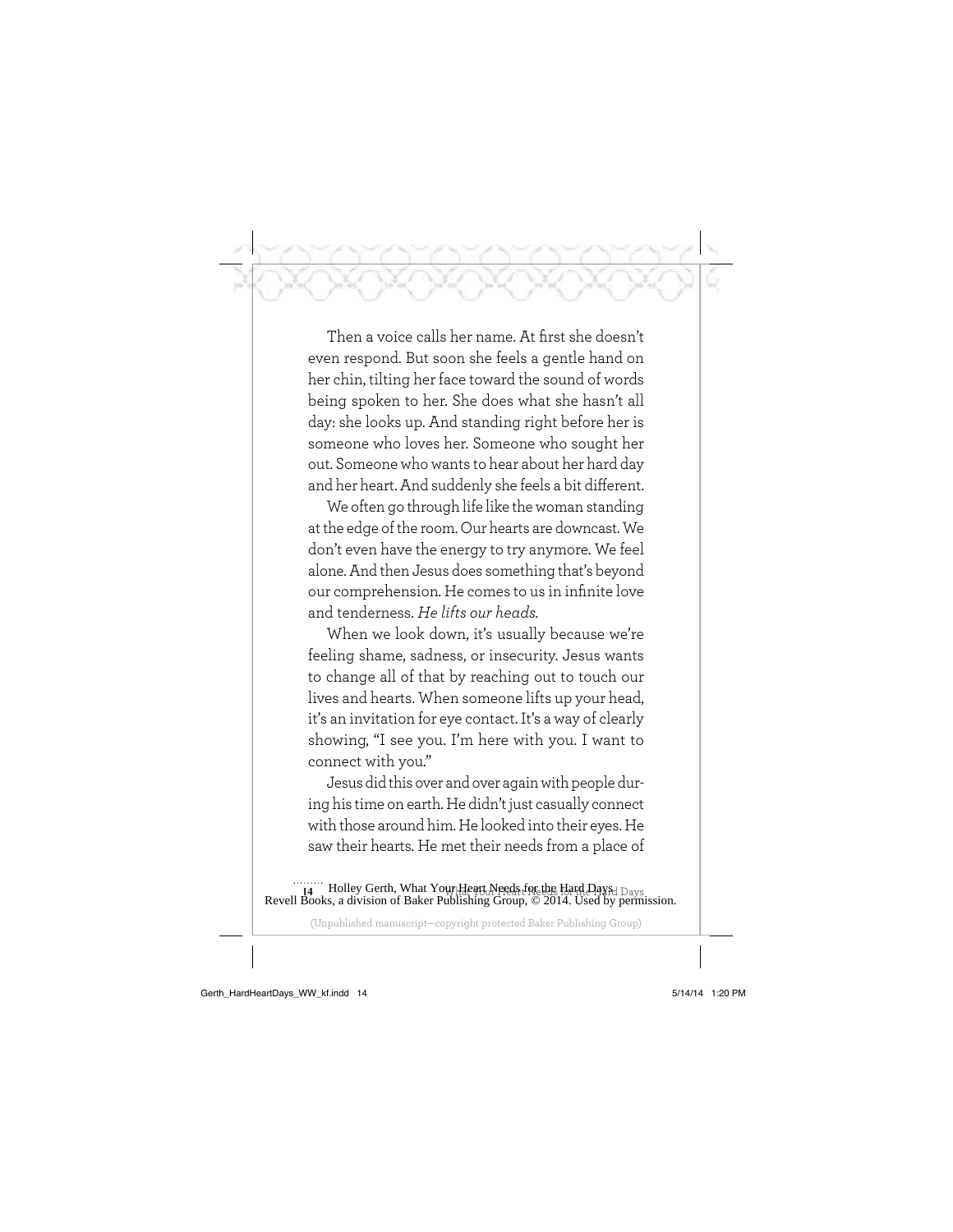deep compassion and understanding. Even when a young ruler came asking hard questions, "Jesus looked at him and loved him" (Mark 10:21). He's doing the same with you today. *Jesus is looking at you and loving you*. He's reaching out his hand to cup your chin and lift your face so you can look into his eyes.

What else happens when we lift our heads? Our perspective changes. We may have been staring at the place where we feel stuck and at the difficulties right in front of us. But when we look up, we can see Jesus is in that place with us. We can even dare to look over his shoulder and catch a glimpse of the future he has for us. We know we're going to be okay.

You are not standing at the edge of the room alone today. Right in front of you is a Savior who wants to lift your head and heal your heart. Can you feel his touch and hear his voice? Both are full of love for you. Wherever you are today, he's with you. It's time to look up, my friend.

### What My Heart Is Saying to You

Lord, I'm so glad you're here with me today. I choose to believe that's true. Please lift my head and speak

 $_{\rm God}$  Walley Gerth, What Your Heart Needs for the Hard Days  $_{\rm 15}^{111}$ Revell Books, a division of Baker Publishing Group, © 2014. Used by permission.